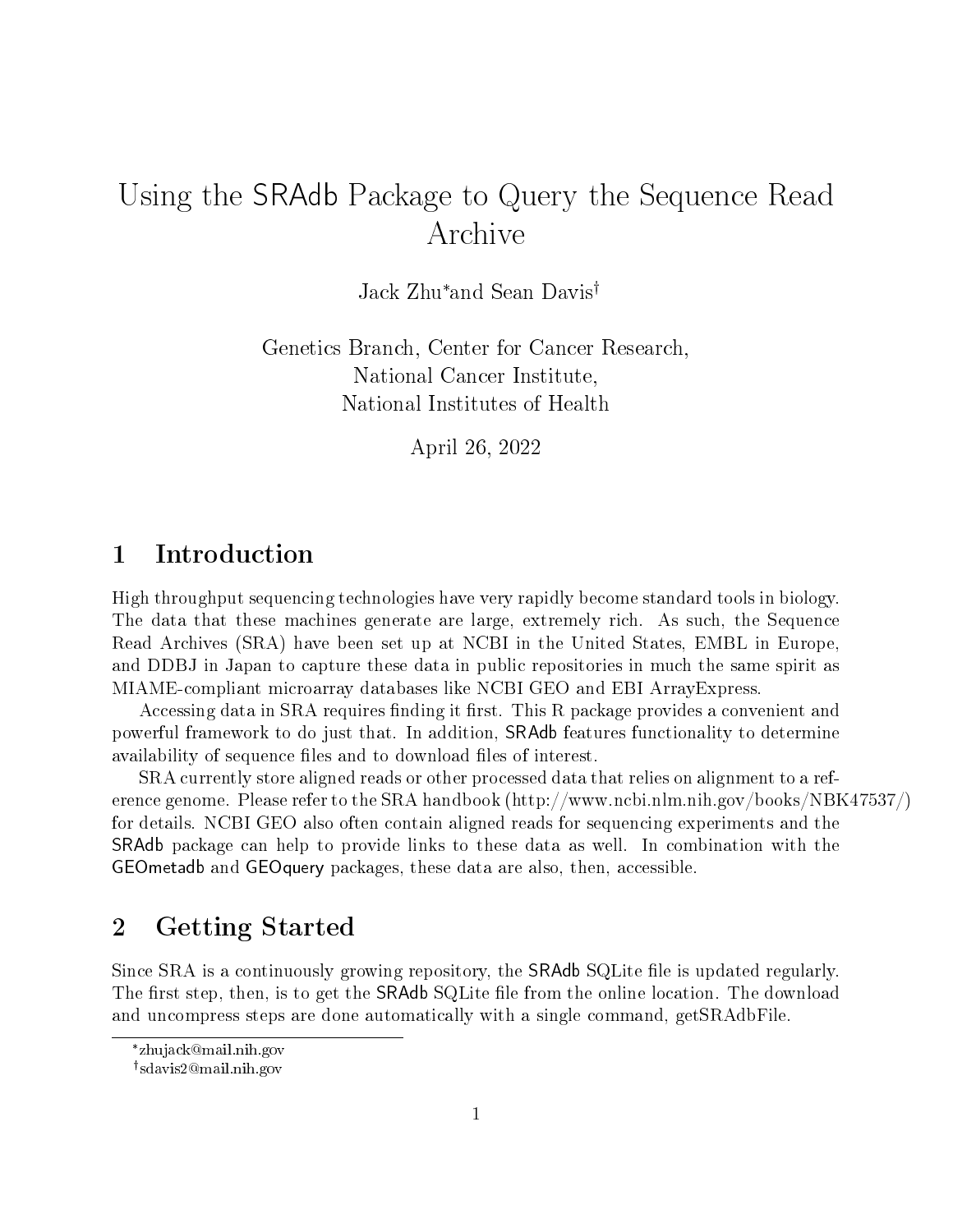

Figure 1: A graphical representation (sometimes called an Entity-Relationship Diagram) of the relationships between the main tables in the SRAdb package.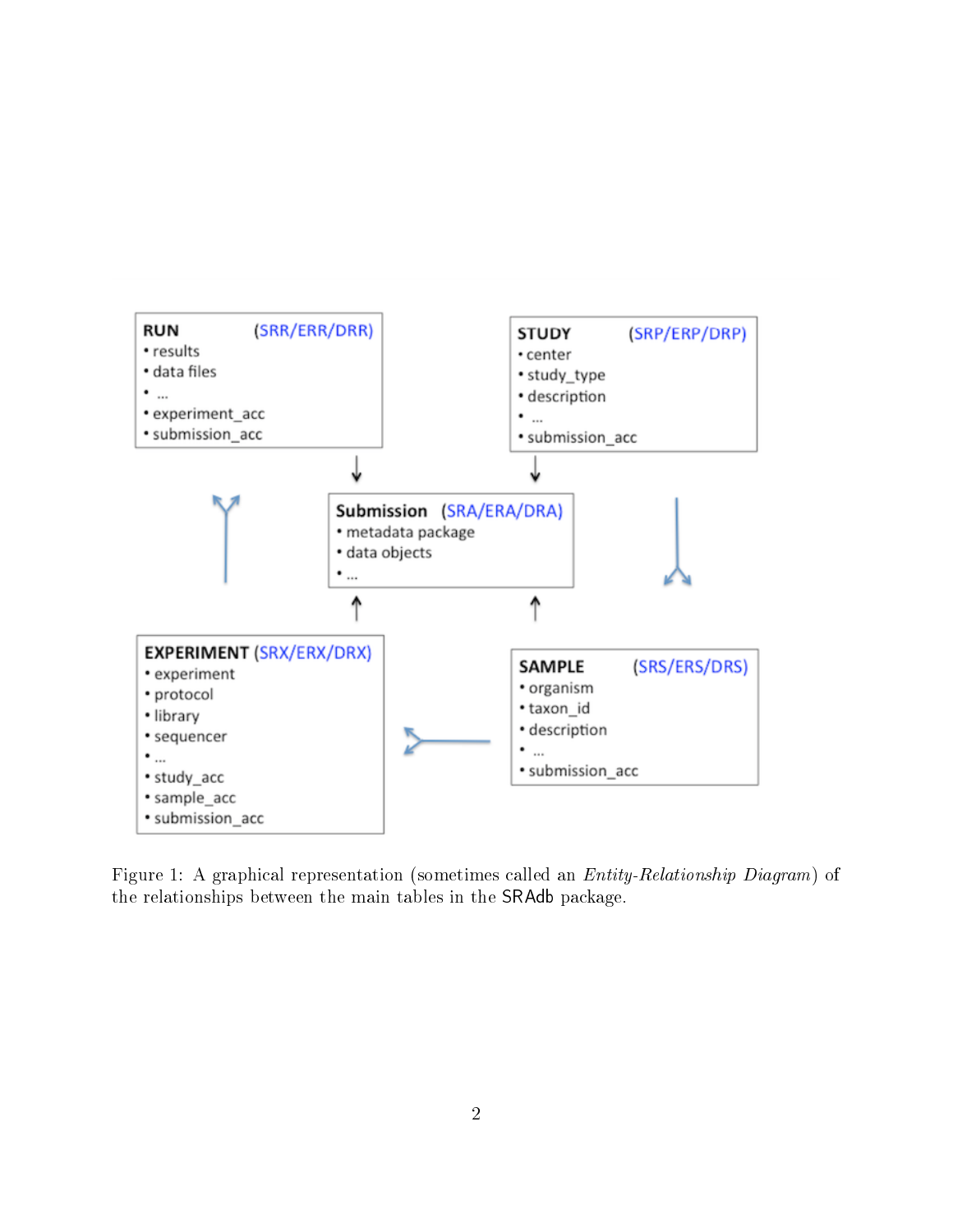#### > library(SRAdb) > sqlfile <- file.path(system.file('extdata', package='SRAdb'), 'SRAmetadb\_demo.sqlite')

Note: the above "SRAmetadb\_demo.sqlite" is a down-sized demo SRAmetadb sqlite database. The actual SRAmetadb sqlite database can be downloaded using function: get-SRAdbFile. Warning: the actual SRAmetadb sqlite database is pretty large (> 35GB as of May, 2018) after uncompression. So, downloading and uncompressing of the actual SRAmetadb sqlite could take quite a few minutes depending on your network bandwidth. Direct links for downloading the SRAmetadb sqlite database: https://s3.amazonaws.com/starbuck1/sradb/SRAm https://gbnci-abcc.ncifcrf.gov/backup/SRAmetadb.sqlite.gz . If interested, it can be timed using the following commands:

> timeStart <- proc.time() > sqlfile <- getSRAdbFile() > proc.time() - timeStart

Since this SQLite file is of key importance in SRAdb, it is perhaps of some interest to know some details about the file itself.

> file.info(sqlfile)

|                                                                                          | size   |      |
|------------------------------------------------------------------------------------------|--------|------|
| /tmp/RtmppgsL0b/Rinst2eeaa14d9525/SRAdb/extdata/SRAmetadb_demo.sqlite 4534272            |        |      |
|                                                                                          | isdir  |      |
| /tmp/RtmppgsL0b/Rinst2eeaa14d9525/SRAdb/extdata/SRAmetadb_demo.sqlite FALSE              |        |      |
|                                                                                          | mode   |      |
| /tmp/RtmppgsL0b/Rinst2eeaa14d9525/SRAdb/extdata/SRAmetadb_demo.sqlite                    | 755    |      |
|                                                                                          |        | mtim |
| /tmp/RtmppgsLOb/Rinst2eeaa14d9525/SRAdb/extdata/SRAmetadb_demo.sqlite 2022-04-26 17:57:4 |        |      |
|                                                                                          |        | ctim |
| tmp/RtmppgsL0b/Rinst2eeaa14d9525/SRAdb/extdata/SRAmetadb_demo.sqlite 2022-04-26 17:57:5  |        |      |
|                                                                                          |        | atim |
| /tmp/RtmppgsL0b/Rinst2eeaa14d9525/SRAdb/extdata/SRAmetadb_demo.sqlite 2022-04-26 17:57:4 |        |      |
|                                                                                          | uid    |      |
| /tmp/RtmppgsL0b/Rinst2eeaa14d9525/SRAdb/extdata/SRAmetadb_demo.sqlite 1002               |        |      |
|                                                                                          | gid    |      |
| /tmp/RtmppgsL0b/Rinst2eeaa14d9525/SRAdb/extdata/SRAmetadb_demo.sqlite 1002               |        |      |
|                                                                                          | uname  |      |
| /tmp/RtmppgsL0b/Rinst2eeaa14d9525/SRAdb/extdata/SRAmetadb_demo.sqlite biocbuild          |        |      |
|                                                                                          | grname |      |
| /tmp/RtmppgsL0b/Rinst2eeaa14d9525/SRAdb/extdata/SRAmetadb_demo.sqlite biocbuild          |        |      |
| Then, create a connection for later queries. The standard DBI functionality as im-       |        |      |

plemented in RSQLite function dbConnect makes the connection to the database. The dbDisconnect function disconnects the connection.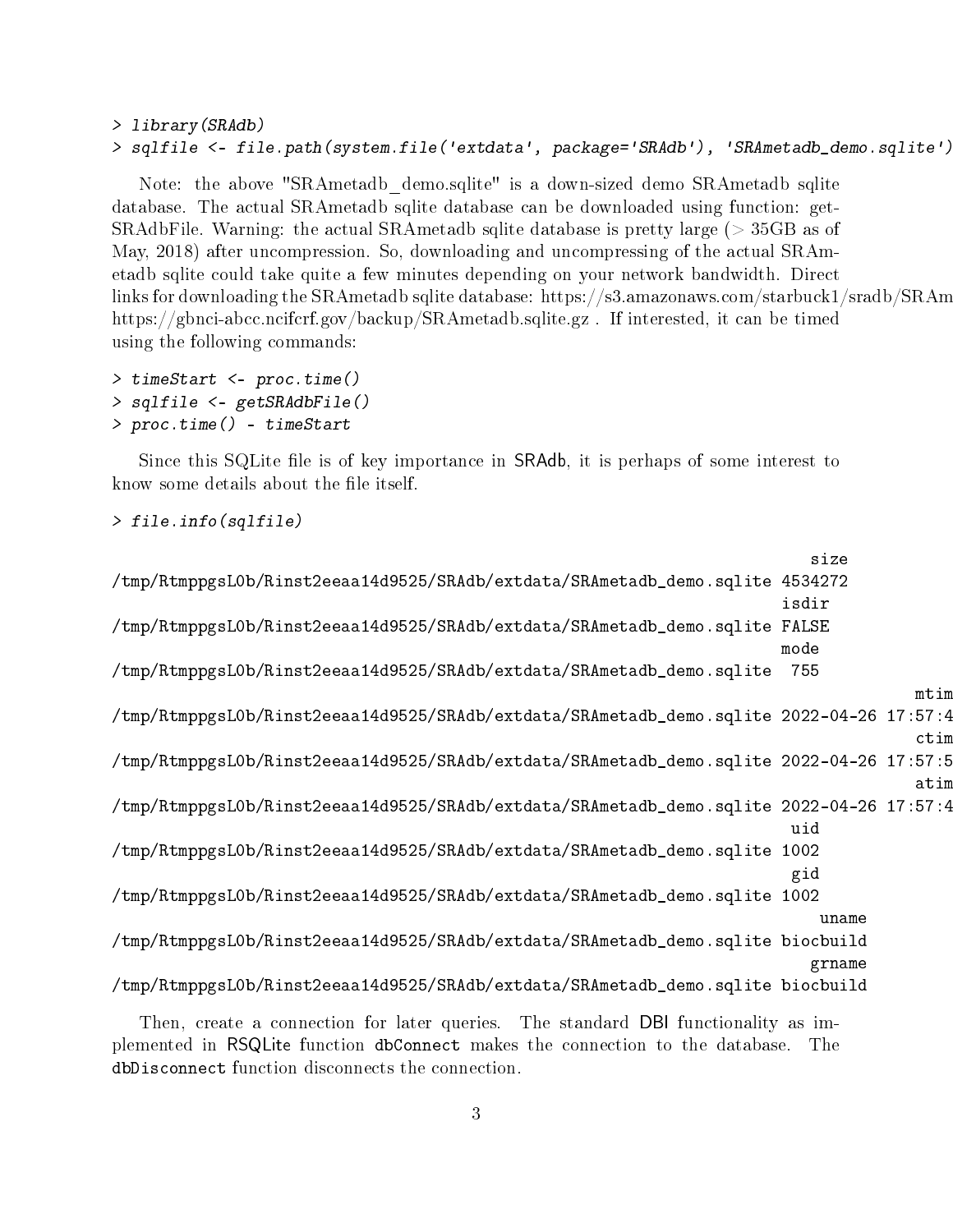#### > sra\_con <- dbConnect(SQLite(),sqlfile)

For further details, at this time see help('SRAdb-package').

### 3 Using the SRAdb package

#### 3.1 Interacting with the database

The functionality covered in this section is covered in much more detail in the DBI and RSQLite package documentation. We cover enough here only to be useful. The dbListTables function lists all the tables in the SQLite database handled by the connection object sra\_con created in the previous section. A simplied illustration of the relationship between the SRA main data types is shown in the Figure 1.

```
> sra_tables <- dbListTables(sra_con)
> sra_tables
 [1] "col_desc" "experiment"
 [3] "fastq" "metaInfo"
 [5] "run" "sample"
 [7] "sra" "sra_ft"
 [9] "sra_ft_content" "sra_ft_segdir"
[11] "sra_ft_segments" "study"
[13] "submission"
```
There is also the dbListFields function that can list database fields associated with a table.

> dbListFields(sra\_con,"study")

```
[1] "study_ID" "study_alias"
[3] "study_accession" "study_title"
[5] "study_type" "study_abstract"
[7] "broker_name" "center_name"
[9] "center_project_name" "study_description"
[11] "related_studies" "primary_study"
[13] "sra_link" "study_url_link"
[15] "xref_link" "study_entrez_link"
[17] "ddbj_link" "ena_link"
[19] "study_attribute" "submission_accession"
[21] "sradb_updated"
```
Sometimes it is useful to get the actual SQL schema associated with a table. Here, we get the table schema for the study table: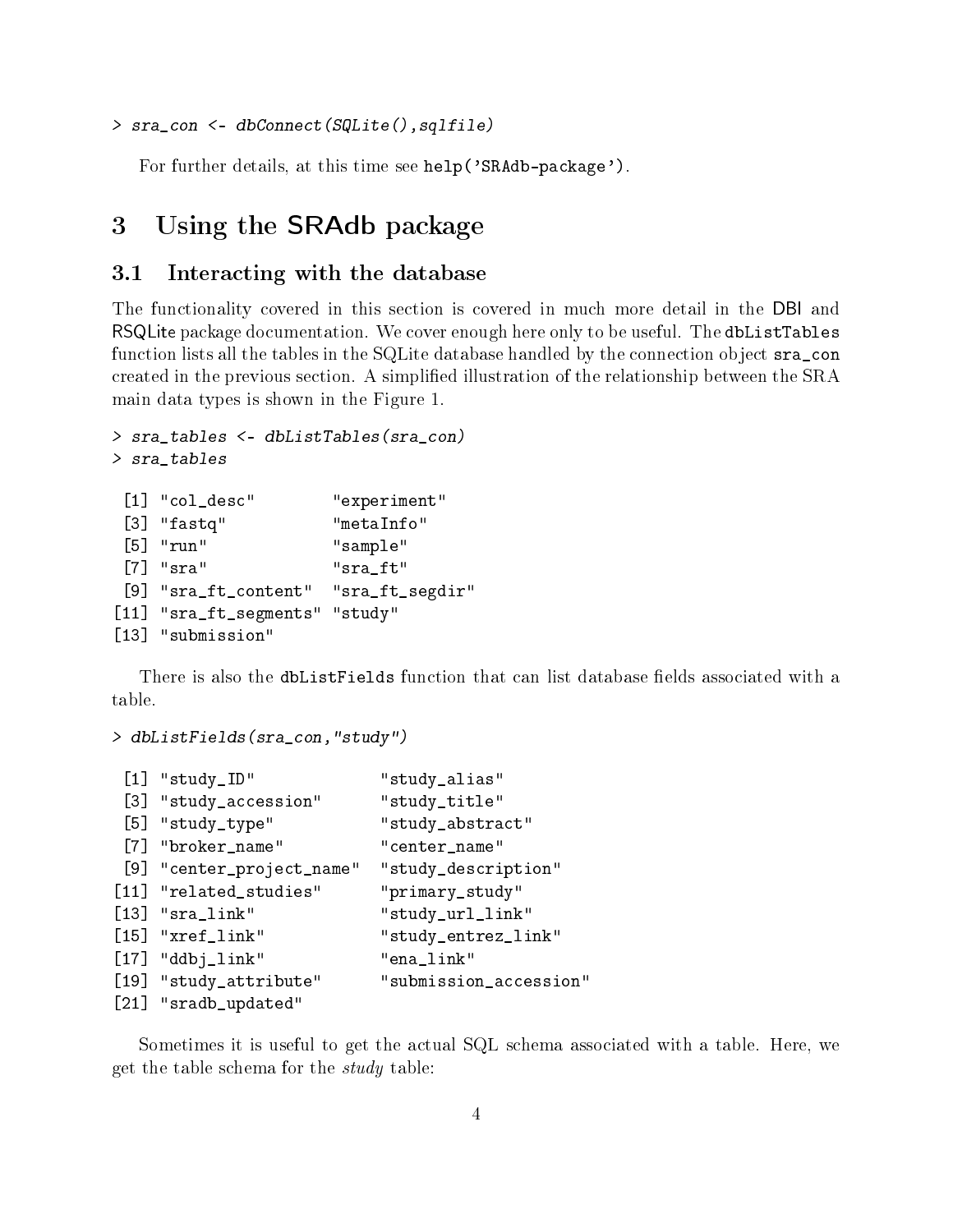> dbGetQuery(sra\_con,'PRAGMA TABLE\_INFO(study)')

|                | cid            |               |                        | name           | type        | notnull |
|----------------|----------------|---------------|------------------------|----------------|-------------|---------|
| 1              | 0              |               |                        | study_ID REAL  |             | 0       |
| $\overline{c}$ | $\mathbf{1}$   |               | study_alias TEXT       |                |             | 0       |
| 3              | $\overline{c}$ |               | study_accession        |                | TEXT        | 0       |
| 4              | 3              |               | study_title            |                | TEXT        | $\circ$ |
| 5              | 4              |               | study_type             |                | TEXT        | 0       |
| 6              | 5              |               | study_abstract TEXT    |                |             | 0       |
| 7              | 6              |               | broker_name TEXT       |                |             | 0       |
| 8              | $\overline{7}$ |               | center_name            |                | <b>TEXT</b> | 0       |
| 9              | 8              |               | center_project_name    |                | TEXT        | $\circ$ |
| 10             | 9              |               | study_description TEXT |                |             | 0       |
| 11             | 10             |               | related_studies        |                | TEXT        | 0       |
| 12             | 11             |               | primary_study TEXT     |                |             | 0       |
| 13             | 12             |               |                        | sra_link       | TEXT        | 0       |
| 14             | 13             |               | study_url_link TEXT    |                |             | $\circ$ |
| 15             | 14             |               |                        | xref_link      | TEXT        | 0       |
| 16             | 15             |               | study_entrez_link TEXT |                |             | 0       |
| 17             | 16             |               |                        | ddbj_link TEXT |             | 0       |
| 18             | 17             |               |                        | ena_link TEXT  |             | 0       |
| 19             | 18             |               | study_attribute TEXT   |                |             | 0       |
| 20             | 19             |               | submission_accession   |                | TEXT        | 0       |
| 21             | 20             |               | sradb_updated TEXT     |                |             | 0       |
|                |                | dflt_value pk |                        |                |             |         |
| 1              |                | ΝA            | 0                      |                |             |         |
| $\overline{c}$ |                | ΝA            | 0                      |                |             |         |
| 3              |                | ΝA            | 0                      |                |             |         |
| 4              |                | ΝA            | $\overline{0}$         |                |             |         |
| 5              |                | NA            | $\mathbf 0$            |                |             |         |
| 6              |                | ΝA            | 0                      |                |             |         |
| 7              |                | ΝA            | 0                      |                |             |         |
| 8              |                | ΝA            | 0                      |                |             |         |
| 9              |                | NA            | 0                      |                |             |         |
| 10             |                | ΝA            | 0                      |                |             |         |
| 11             |                | ΝA            | 0                      |                |             |         |
| 12             |                | ΝA            | 0                      |                |             |         |
| 13             |                | ΝA            | 0                      |                |             |         |
| 14             |                | ΝA            | 0                      |                |             |         |
| 15             |                | NA            | 0                      |                |             |         |
| 16             |                | ΝA            | 0                      |                |             |         |
| 17             |                | N A           | 0                      |                |             |         |
| 18             |                | ΝA            | 0                      |                |             |         |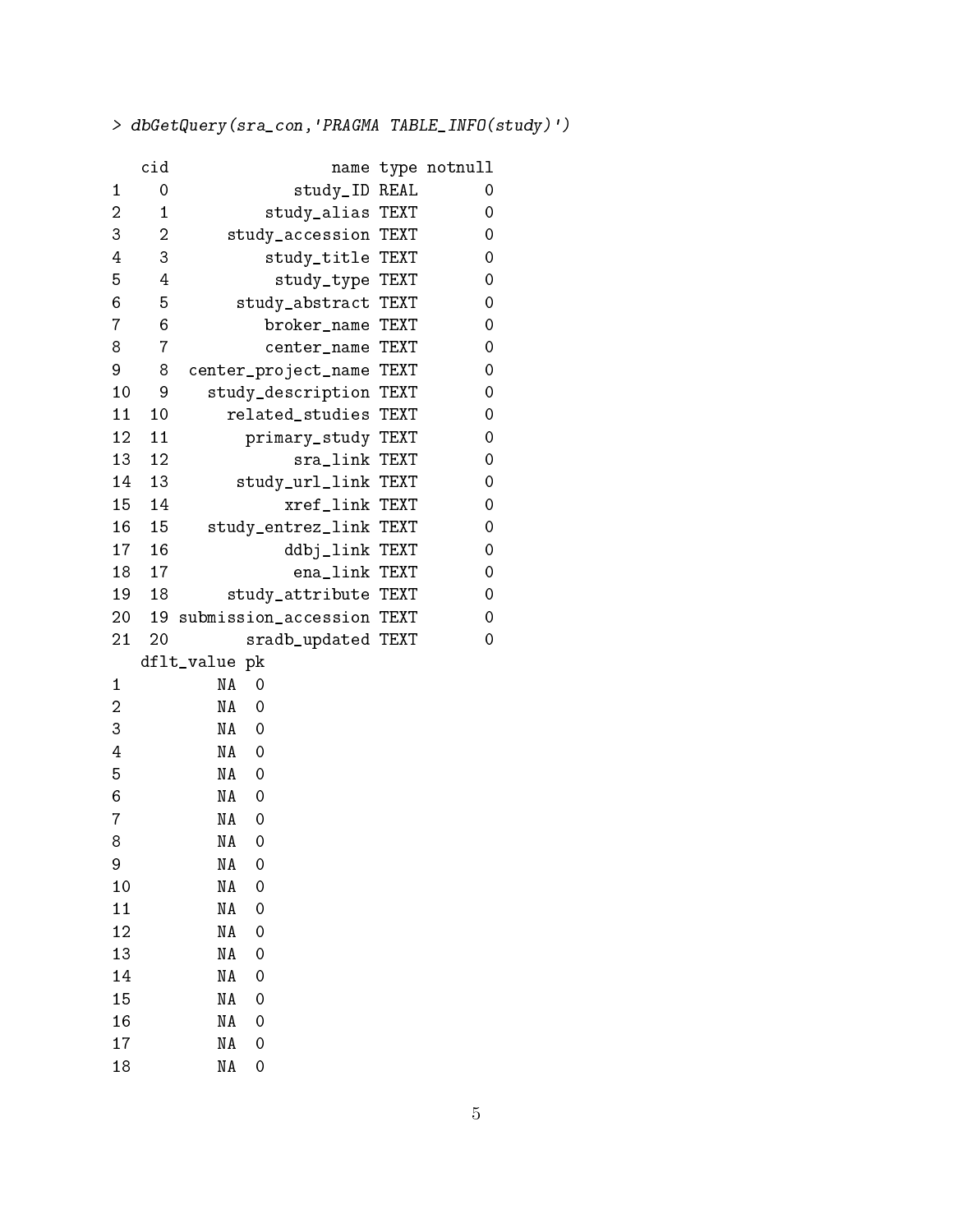19 NA 0 20 NA 0 21 NA 0

The table "col\_desc" contains information of filed name, type, descritption and default values:

```
> colDesc <- colDescriptions(sra_con=sra_con)[1:5,]
> colDesc[, 1:4]
```

|                | col_desc_ID table_name |              | field_name                      |
|----------------|------------------------|--------------|---------------------------------|
| 1              |                        | 1 submission | HD                              |
| $\overline{2}$ |                        | 2 submission | accession                       |
| 3              |                        | 3 submission | alias                           |
| 4              |                        |              | 4 submission submission_comment |
| 5              |                        | 5 submission | files                           |
|                | type                   |              |                                 |
| 1              | int                    |              |                                 |
|                | 2 varchar              |              |                                 |
|                | 3 varchar              |              |                                 |
| 4              | text                   |              |                                 |
| 5              | text                   |              |                                 |

#### 3.2 Writing SQL queries and getting results

Select 3 records from the *study* table and show the first 5 columns:

```
> rs <- dbGetQuery(sra_con,"select * from study limit 3")
> rs [, 1:3]
```

|    |      |           | study_ID study_alias study_accession |
|----|------|-----------|--------------------------------------|
| 1. | 865- | DRP002494 | DRP002494                            |
| 2  | 2297 | DRP002820 | DRP002820                            |
| 3  | 2403 | DRP002612 | DRP002612                            |

Get the SRA study accessions and titles from SRA study that study\_type contains "Transcriptome". The " $\%$ " sign is used in combination with the "like" operator to do a "wildcard" search for the term "Transcriptome" with any number of characters after it.

```
> rs <- dbGetQuery(sra_con, paste( "select study_accession,
+ study_title from study where",
+ "study_description like 'Transcriptome%'",sep=" "))
> rs[1:3,]
```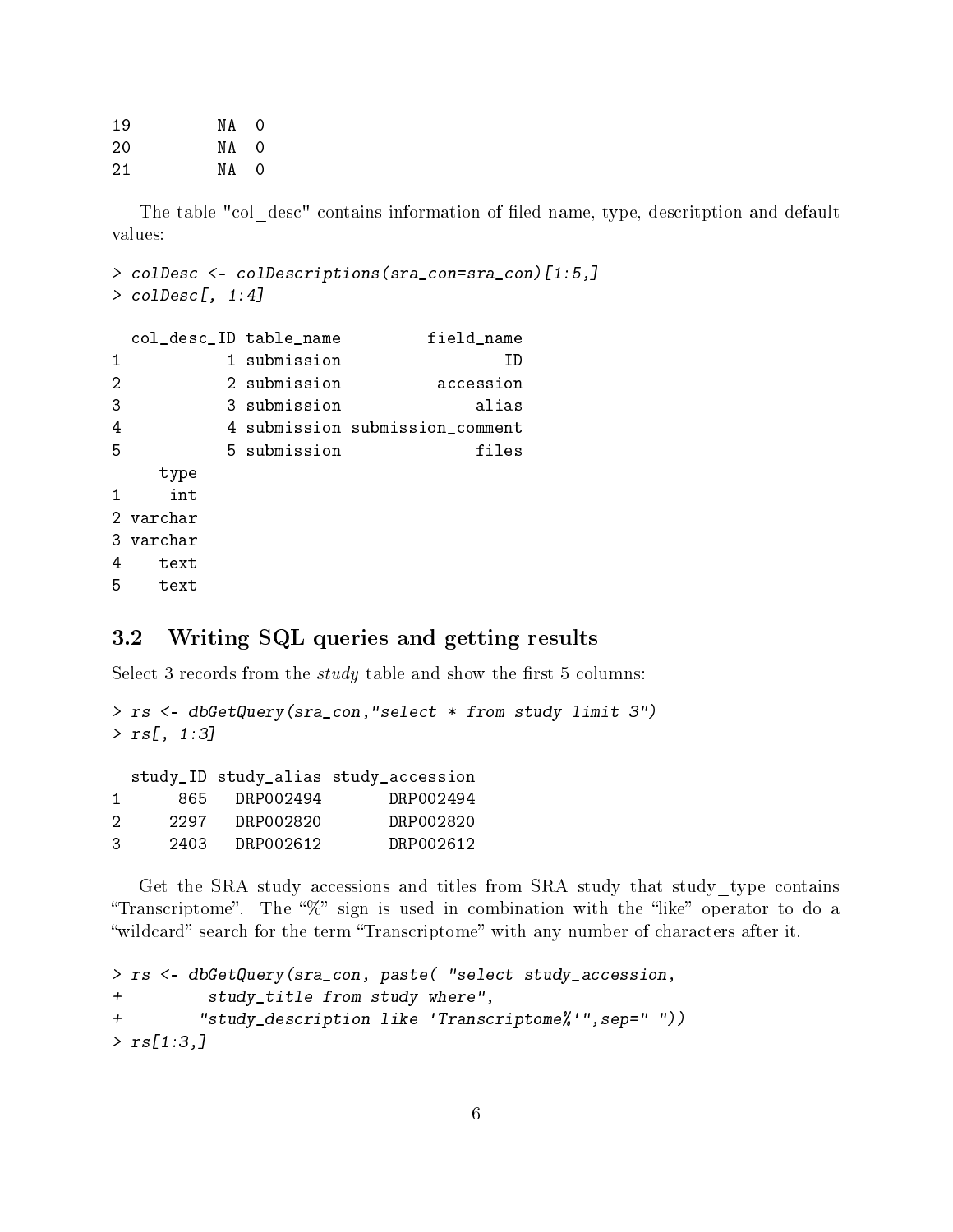|                | study_accession                                        |
|----------------|--------------------------------------------------------|
| $\mathbf{1}$   | DRP002494                                              |
| $\mathfrak{D}$ | DRP002820                                              |
| 3              | DRP002612                                              |
|                | study_title                                            |
| $\mathbf{1}$   | Allium fistulosum transcriptome sequencing             |
|                | 2 Transcriptome sequence of planarian Dugesia japonica |
| 3              | Bursaphelenchus xylophilus transcriptome               |

Of course, we can combine programming and data access. A simple sapply example shows how to query each of the tables for number of records.

```
> getTableCounts <- function(tableName,conn) {
+ sql <- sprintf("select count(*) from %s",tableName)
+ return(dbGetQuery(conn,sql)[1,1])
+ }
> do.call(rbind,sapply(sra_tables[c(2,4,5,11,12)],
+ getTableCounts, sra_con, simplify=FALSE))
              [,1]
experiment 712
metaInfo 2
run 756
sra_ft_segments 186
study 31
```
Get some high-level statistics could be to helpful to get overall idea about what data are availble in the SRA database. List all study types and number of studies contained for each of the type:

```
> rs <- dbGetQuery(sra_con, paste( "SELECT study_type AS StudyType,
+ count( * ) AS Number FROM `study` GROUP BY study_type order
+ by Number DESC ", sep=""))
> rs
                  StudyType Number
1 Other 15
2 Transcriptome Analysis 11
```

|   |  | 2 IL CHISCIIP COME ANGLYSIS | . . |
|---|--|-----------------------------|-----|
|   |  | 3 Whole Genome Sequencing   | 2   |
| 4 |  | $<$ NA $>$                  |     |
| 5 |  | Metagenomics                |     |

List all Instrument Models and number of experiments for each of the Instrument Models: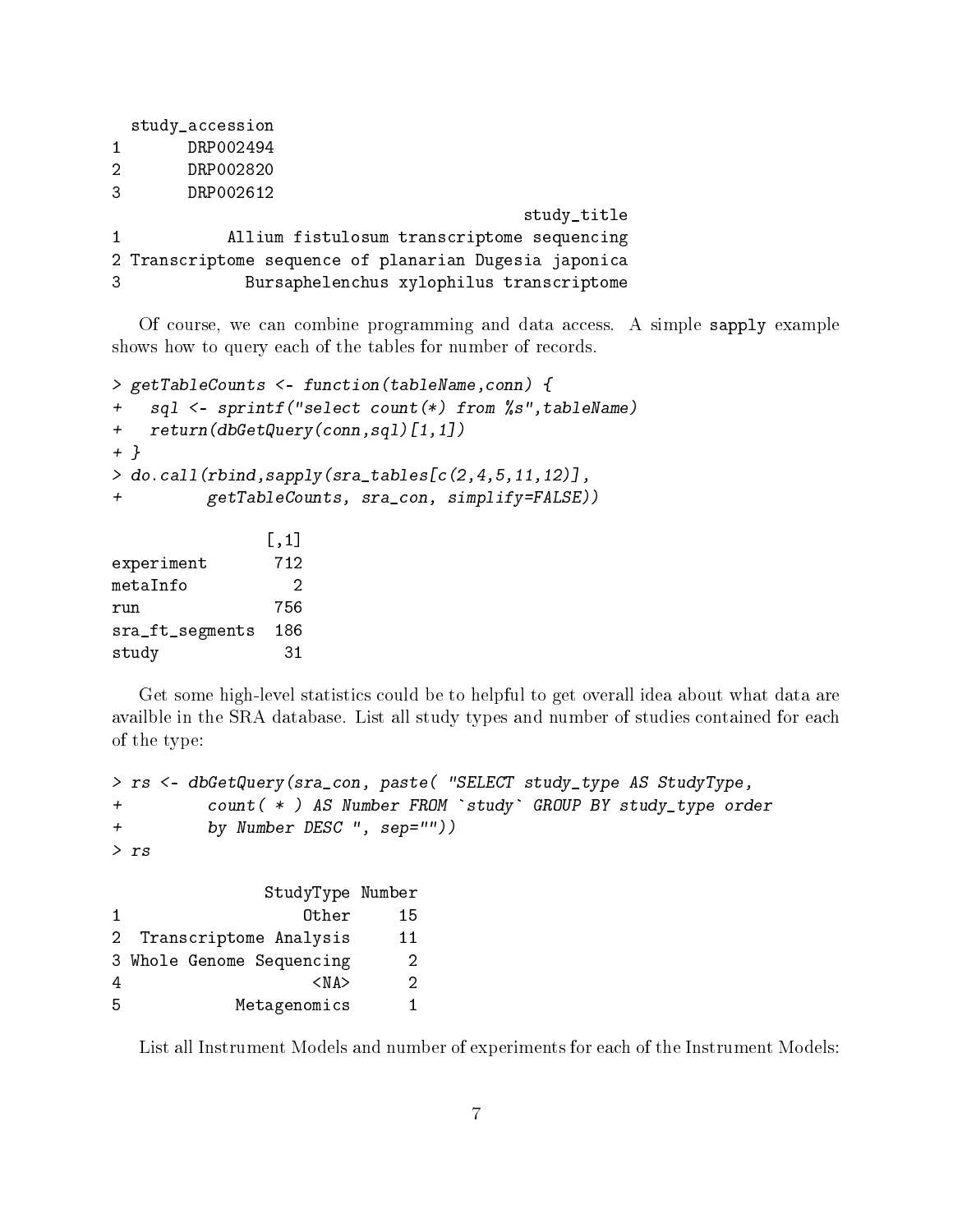```
> rs <- dbGetQuery(sra_con, paste( "SELECT instrument_model AS
+ 'Instrument Model', count( * ) AS Experiments FROM `experiment`
+ GROUP BY instrument_model order by Experiments DESC", sep=""))
> rs
```

|                   | Instrument Model Experiments |     |
|-------------------|------------------------------|-----|
| 1                 | $<$ NA $>$                   | 430 |
| 2                 | Illumina HiSeq 2000          | 197 |
| 3                 | Illumina Genome Analyzer II  | 29  |
| 4                 | NextSeq 500                  | 11  |
| 5                 | Illumina HiSeq 2500          | 10  |
| 6                 | Illumina HiSeq 1500          | 10  |
| 7                 | Illumina Genome Analyzer     | 8   |
| 8                 | 454 GS FLX Titanium          | 6   |
| 9                 | 454 GS FLX                   | 4   |
| 10                | Illumina MiSeq               | 3   |
| 11                | 454 GS FLX+                  | 3   |
| $12 \overline{ }$ | unspecified                  | 1   |

List all types of library strategies and number of runs for each of them:

```
> rs <- dbGetQuery(sra_con, paste( "SELECT library_strategy AS
+ 'Library Strategy', count( * ) AS Runs FROM `experiment`
+ GROUP BY library_strategy order by Runs DESC", sep=""))
> rs
```

```
Library Strategy Runs
1 <NA> 430
2 RNA-Seq 215
3 OTHER 32
4 WGS 17
5 WXS 11
6 RIP-Seq 4
7 FL-cDNA 2
8 EST 1
```
#### 3.3 Conversion of SRA entity types

Large-scale consumers of SRA data might want to convert SRA entity type from one to others, e.g. finding all experiment accessions (SRX, ERX or DRX) and run accessions (SRR, ERR or DRR) associated with "SRP001007" and "SRP000931". Function sraConvert does the conversion with a very fast mapping between entity types.

Covert "SRP001007" and "SRP000931" to other possible types in the SRAmetadb\_demo.sqlite: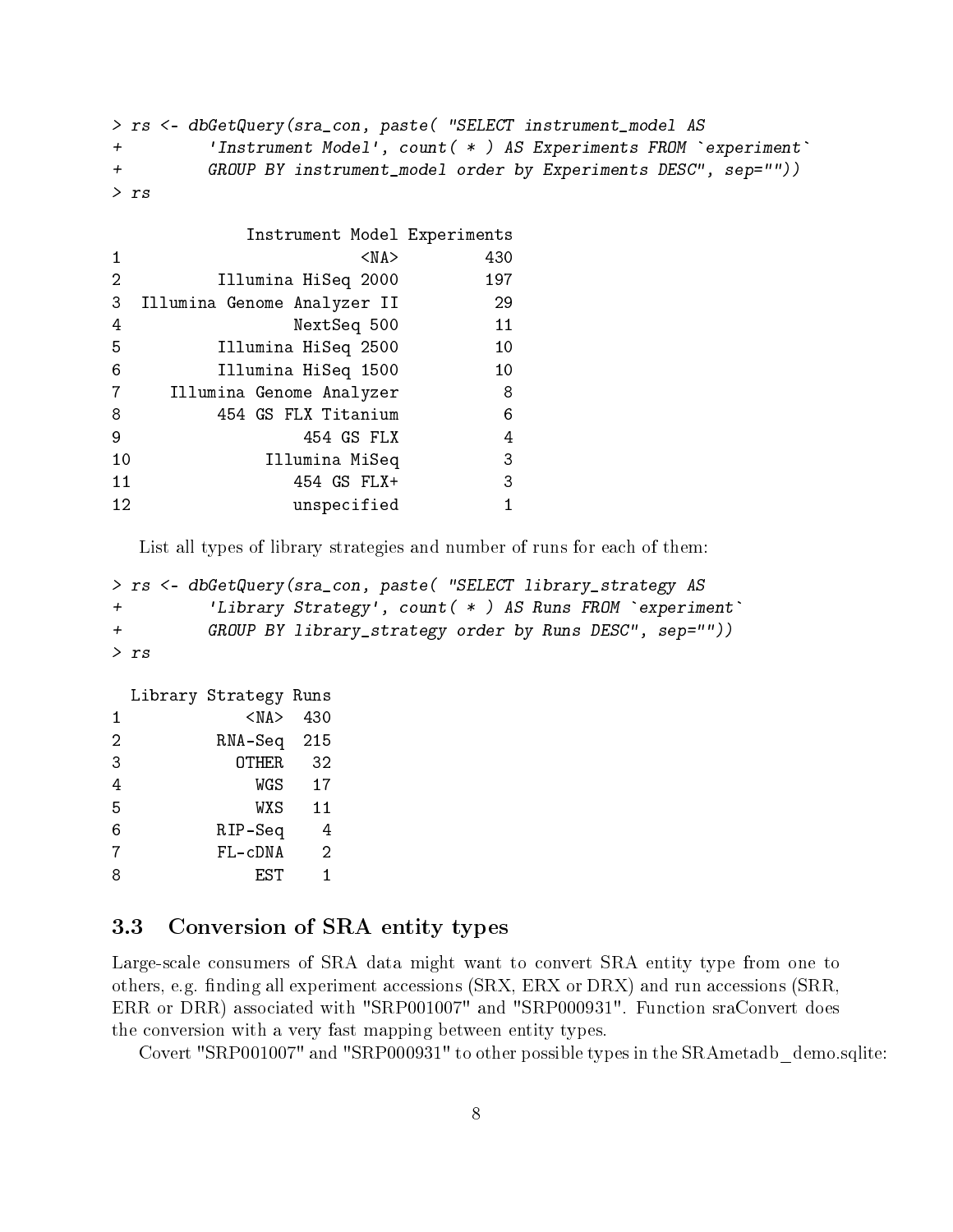```
> conversion <- sraConvert( c('SRP001007','SRP000931'), sra_con = sra_con )
> conversion[1:3,]
      study submission sample experiment
1 SRP000931 SRA009053 SRS003458 SRX006127
2 SRP000931 SRA009053 SRS003455 SRX006124
3 SRP000931 SRA009053 SRS003462 SRX006133
        run
1 SRR018261
2 SRR018258
3 SRR018267
  Check what SRA types and how many entities for each type:
> apply(conversion, 2, unique)
$study
[1] "SRP000931" "SRP001007"
$submission
[1] "SRA009053" "SRA009276"
$sample
 [1] "SRS003458" "SRS003455" "SRS003462"
 [4] "SRS003460" "SRS003457" "SRS003459"
 [7] "SRS003463" "SRS003453" "SRS003456"
[10] "SRS003461" "SRS003464" "SRS003454"
[13] "SRS004650"
$experiment
 [1] "SRX006127" "SRX006124" "SRX006133"
 [4] "SRX006131" "SRX006126" "SRX006128"
 [7] "SRX006134" "SRX006129" "SRX006125"
[10] "SRX006132" "SRX006122" "SRX006135"
[13] "SRX006123" "SRX006130" "SRX007396"
$run
 [1] "SRR018261" "SRR018258" "SRR018267"
 [4] "SRR018265" "SRR018260" "SRR018262"
 [7] "SRR018268" "SRR018263" "SRR018259"
[10] "SRR018266" "SRR018256" "SRR018269"
[13] "SRR018257" "SRR018264" "SRR020740"
[16] "SRR020739"
```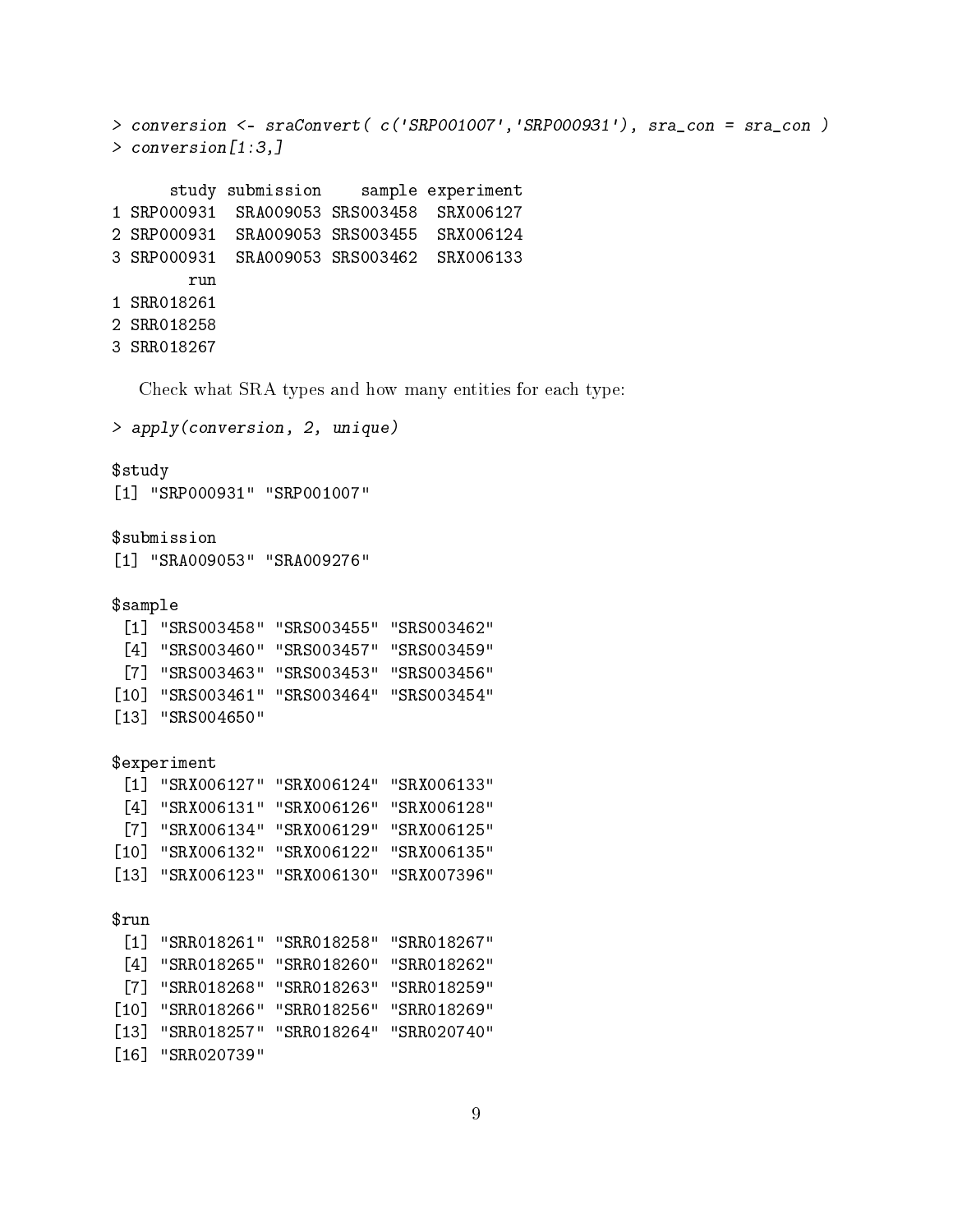#### 3.4 Full text search

Searching by regular table and field specific SQL commands can be very powerful and if you are familiar with SQL language and the table structure. If not, SQLite has a very handy module called Full text search (fts3), which allow users to do Google like search with terms and operators. The function getSRA does Full text search against all fields in a fts3 table with terms constructed with the Standard Query Syntax and Enhanced Query Syntax. Please see http://www.sqlite.org/fts3.html for detail.

Find all run and study combined records in which any given fields has "breast" and "cancer" words, including "breast" and "cancer" are not next to each other:

```
> rs <- getSRA( search_terms = "breast cancer",
+ out_types = c('run','study'), sra_con )
> dim(rs)[1] 487 23
> rs <- getSRA( search_terms = "breast cancer",
+ out_types = c("submission", "study", "sample",
+ "experiment", "run"), sra_con )
> # get counts for some information interested
> apply( rs[, c('run','sample','study_type','platform',
+ 'instrument_model')], 2, function(x)
+ {length(unique(x))} )
           run sample
           487 104
     study_type platform
             5 2
instrument_model
            4
```
>

If you only want SRA records containing exact phrase of "breast cancer", in which "breast" and "cancer" do not have other characters between other than a space:

```
> rs <- getSRA (search_terms ='"breast cancer"',
          out_types=c('run','study'), sra_con)
> dim(rs)
```
[1] 487 23

Find all sample records containing words of either "MCF7" or "MCF-7":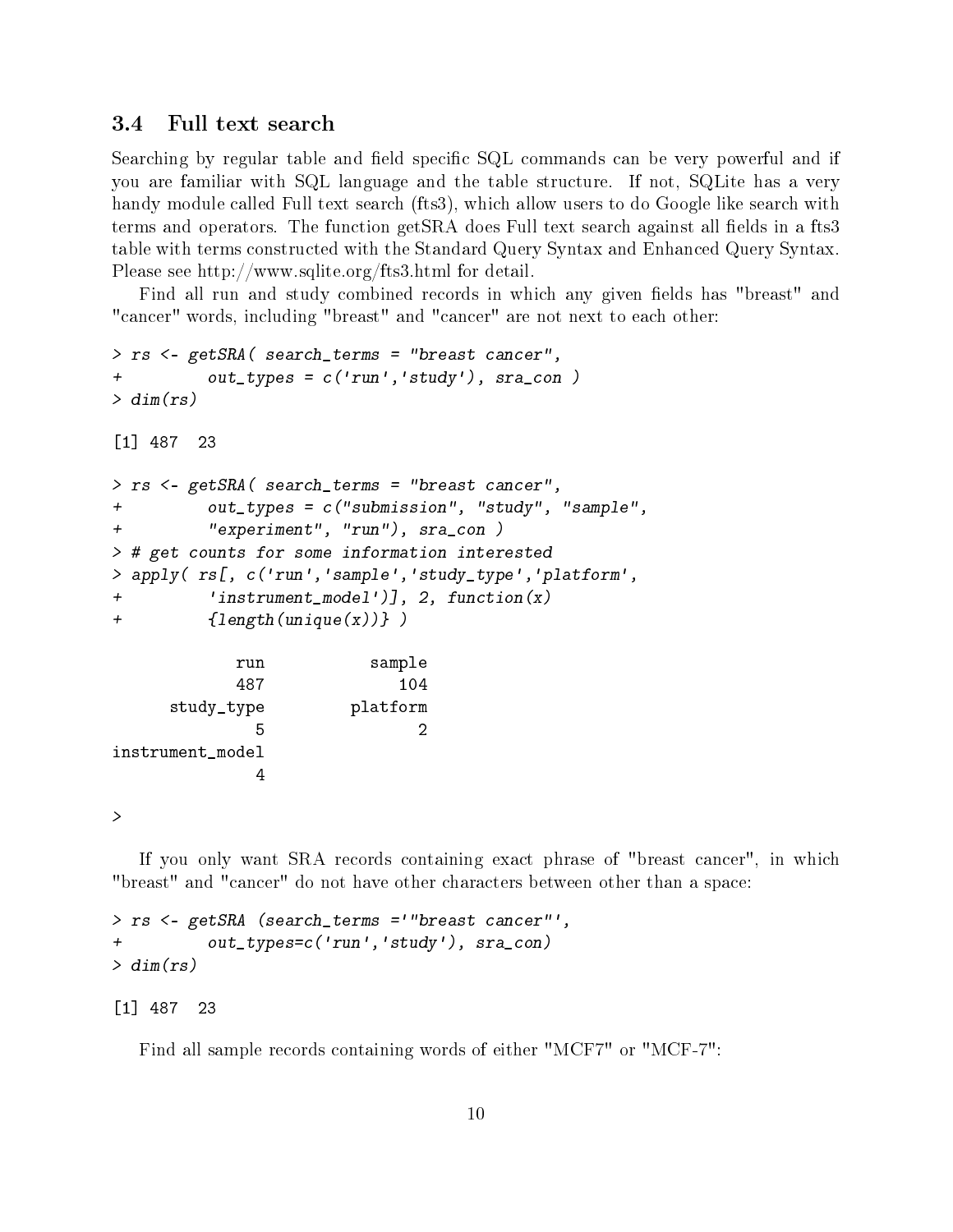```
> rs <- getSRA( search_terms ='MCF7 OR "MCF-7"',
+ out_types = c('sample'), sra_con )
> dim(rs)
```
[1] 12 10

Find all submissions by GEO:

```
> rs <- getSRA( search_terms ='submission_center: GEO',
+ out_types = c('submission'), sra_con )
> dim(rs)
```
[1] 8 6

Find study records containing a word beginning with 'Carcino':

```
> rs <- getSRA( search_terms ='Carcino*',
+ out_types = c('study'), sra_con=sra_con )
> dim(rs)
```
[1] 4 12

#### 3.5 Download SRA data files

List ftp addresses of the fastq files associated with "SRX000122":

```
> rs = listSRAfile( c("SRX000122"), sra_con, fileType = 'sra' )
```
The above function does not check file availability, size and date of the sra data files on the server, but the function getSRAinfo does this, which is good to know if you are preparing to download them:

```
> # rs = getSRAinfo ( c("SRX000122"), sra_con, sraType = "sra" )
> # rs[1:3,]
```
Next you might want to download sra data files from the ftp site. The getSRAfile function will download all available sra data files associated with "SRR000648" and "SRR000657" from the NCBI SRA ftp site to the current directory:

```
> getSRAfile( c("SRR000648","SRR000657"), sra_con, fileType = 'sra' )
```
Then downloaded sra data files can be easily converted into fastq files using fastq-dump in SRA Toolkit ( http://trace.ncbi.nlm.nih.gov/Traces/sra/sra.cgi?view=software ):

```
> system ("fastq-dump SRR000648.sra")
```
Or directly download fastq files from EBI using ftp protocol:

```
> getFASTQinfo( c("SRR000648","SRR000657"), sra_con, srcType = 'ftp' )
> getSRAfile( c("SRR000648","SRR000657"), sra_con, fileType = 'fastq' )
```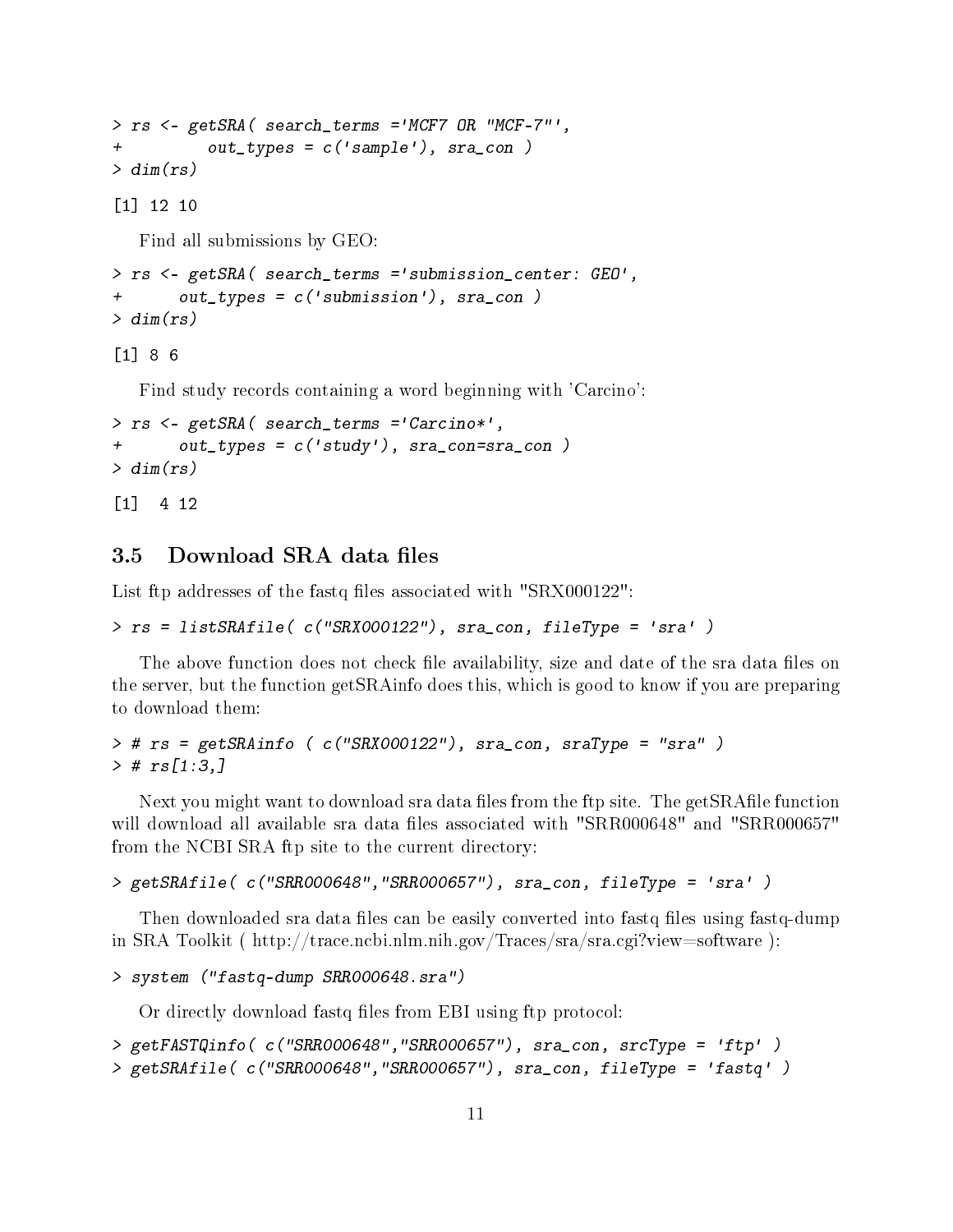#### 3.6 Download SRA data files using fasp protocol

Curretly both NCBI and EBI supports fasp protocol for downloading SRA data files, which has several advantages over ftp protocol, including high-speed transfering large files over long distance. Please check EBI or NCBI web site or Aspera (http://www.asperasoft.com/) for details. SRAdb has indcluded two wraper functions for using ascp command line program (fasp protocol) to download SRA data files frm either the NCBI or EBI, which is included in in Aspera Connect software. But, due to complexity of installaton of the software and options within it, the funcitons develpped here ask users to supply main ascp comands.

Download fastq files from EBI ftp siteusing fasp protocol:

```
> ## List fasp addresses for associated fastq files:
> listSRAfile ( c("SRX000122"), sra_con, fileType = 'fastq', srcType='fasp')
> ## get fasp addresses for associated fastq files:
> getFASTQinfo( c("SRX000122"), sra_con, srcType = 'fasp' )
> ## download fastq files using fasp protocol:
> # the following ascpCMD needs to be constructed according custom
> # system configuration
> # common ascp installation in a Linux system:
> ascpCMD <- 'ascp -QT -I 300m -i+ /usr/local/aspera/connect/etc/asperaweb_id_dsa.putty'
> ## common ascpCMD for a Mac OS X system:
> # ascpCMD <- "'/Applications/Aspera Connect.app/Contents/
> # Resources/ascp' -QT -l 300m -i '/Applications/
> # Aspera Connect.app/Contents/Resources/asperaweb_id_dsa.putty'"
\,>> getSRAfile( c("SRX000122"), sra_con, fileType = 'fastq',
          srcType = 'fasp', ascpCMD = ascpCMD)
```
Download sra files from NCBI using fasp protocol:

```
> ## List fasp addresses of sra files associated with "SRX000122"
> listSRAfile( c("SRX000122"), sra_con, fileType = 'sra', srcType='fasp')
> ## download sra files using fasp protocol
> getSRAfile( c("SRX000122"), sra_con, fileType = 'sra',
+ srcType = 'fasp', ascpCMD = ascpCMD )
```
The downloading messege will show signigicant faster downloading speed than the ftp protocol:

' SRR000658.sra 100Completed: 159492K bytes transferred in 5 seconds (249247K bits/sec), in 1 file.  $\ldots$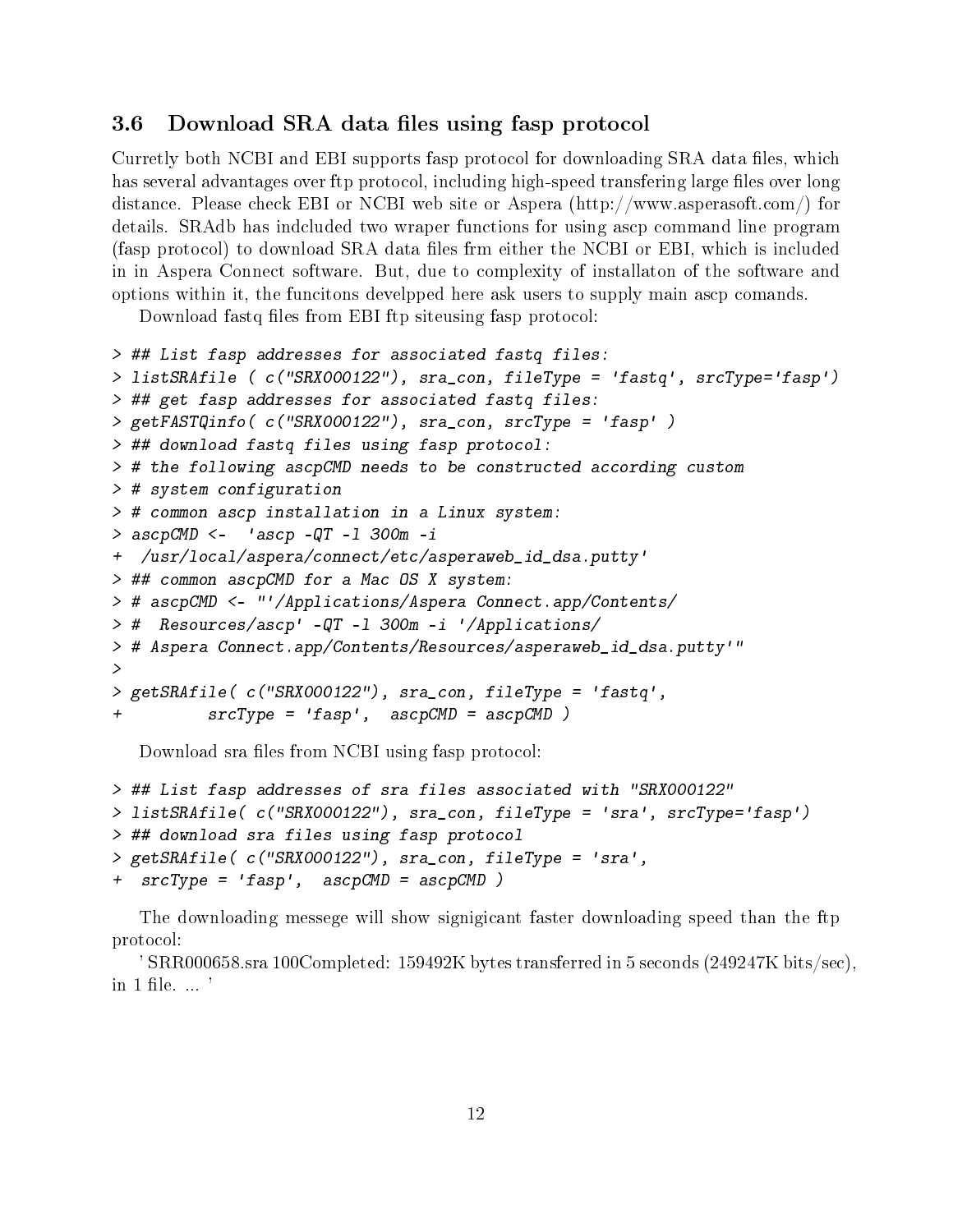### 4 Interactive views of sequence data

Working with sequence data is often best done interactively in a genome browser, a task not easily done from R itself. We have found the Integrative Genomics Viewer (IGV) a high-performance visualization tool for interactive exploration of large, integrated datasets, increasing usefully for visualizing sequence alignments. In SRAdb, functions startIGV, load2IGV and load2newIGV provide convenient functionality for R to interact with IGV. Note that for some OS, these functions might not work or work well.

Launch IGV with 2 GB maximum usable memory support:

```
> startIGV("mm")
```
IGV offers a remort control port that allows R to communicate with IGV. The current command set is fairly limited, but it does allow for some IGV operations to be performed in the R console. To utilize this functionality, be sure that IGV is set to allow communication via the "enable port" option in IGV preferences. To load BAM files to IGV and then manipulate the window:

```
> exampleBams = file.path(system.file('extdata',package='SRAdb'),
+ dir(system.file('extdata',package='SRAdb'),pattern='bam$'))
> sock <- IGVsocket()
> IGVgenome(sock, 'hg18')
> IGVload(sock, exampleBams)
> IGVgoto(sock, 'chr1:1-1000')
> IGVsnapshot(sock)
```
### 5 Graphic view of SRA entities

Due to the nature of SRA data and its design, sometimes it is hard to get a whole picture of the relationship between a set of SRA entities. Functions of entityGraph and sraGraph in this package generate graphNEL objects with edgemode='directed' from input data.frame or directly from search terms, and then the plot function can easily draw a diagram.

Create a graphNEL object directly from full text search results of terms 'primary thyroid cell line'

```
> library(SRAdb)
> library(Rgraphviz)
> g <- sraGraph('primary thyroid cell line', sra_con)
> attrs <- getDefaultAttrs(list(node=list(
          + fillcolor='lightblue', shape='ellipse')))
> plot(g, attrs=attrs)
> ## similiar search as the above, returned much larger data.frame and graph is too clou
> g <- sraGraph('Ewing Sarcoma', sra_con)
> plot(g)
>
```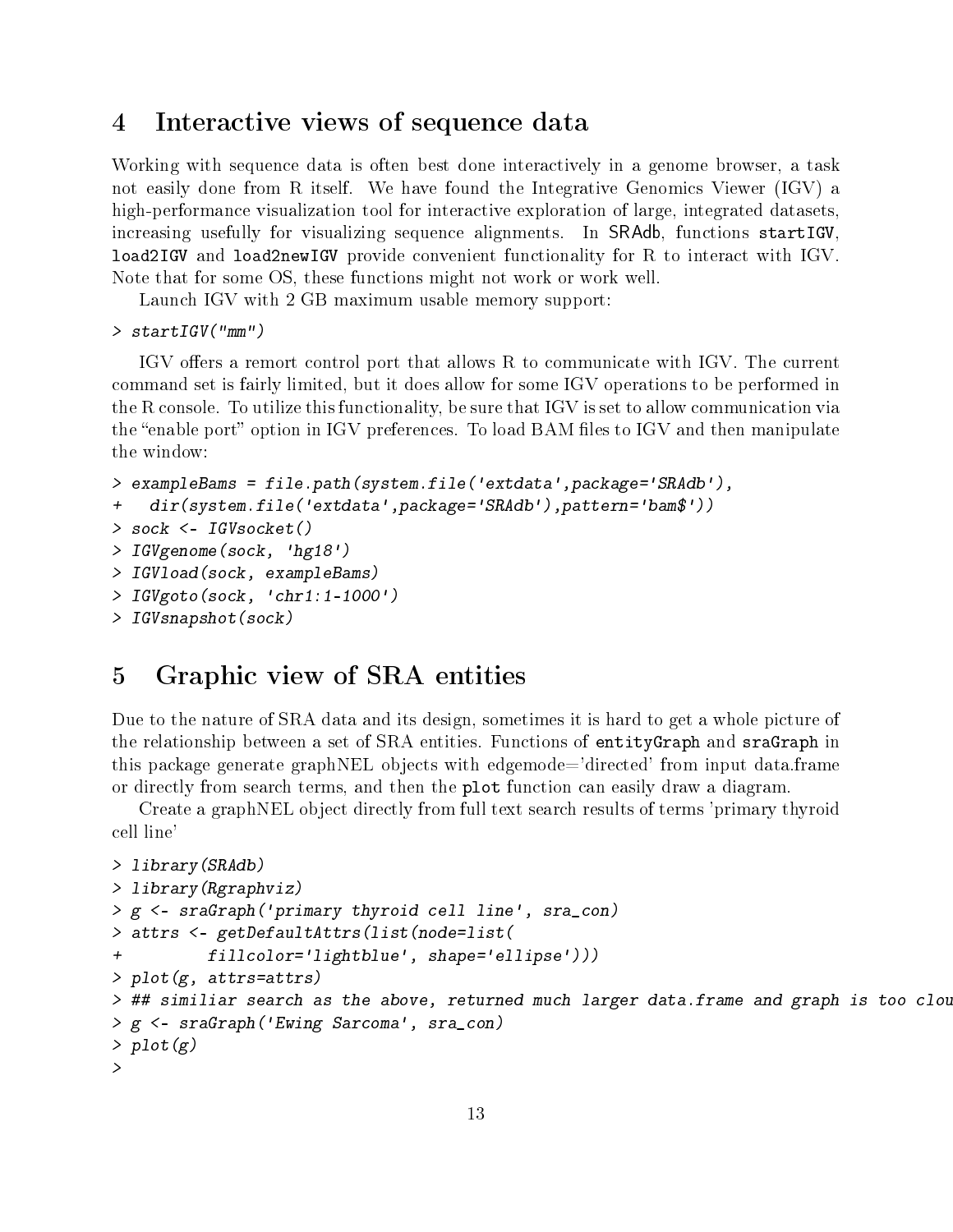

Figure 2: A graphical representation of the relationships between the SRA entities.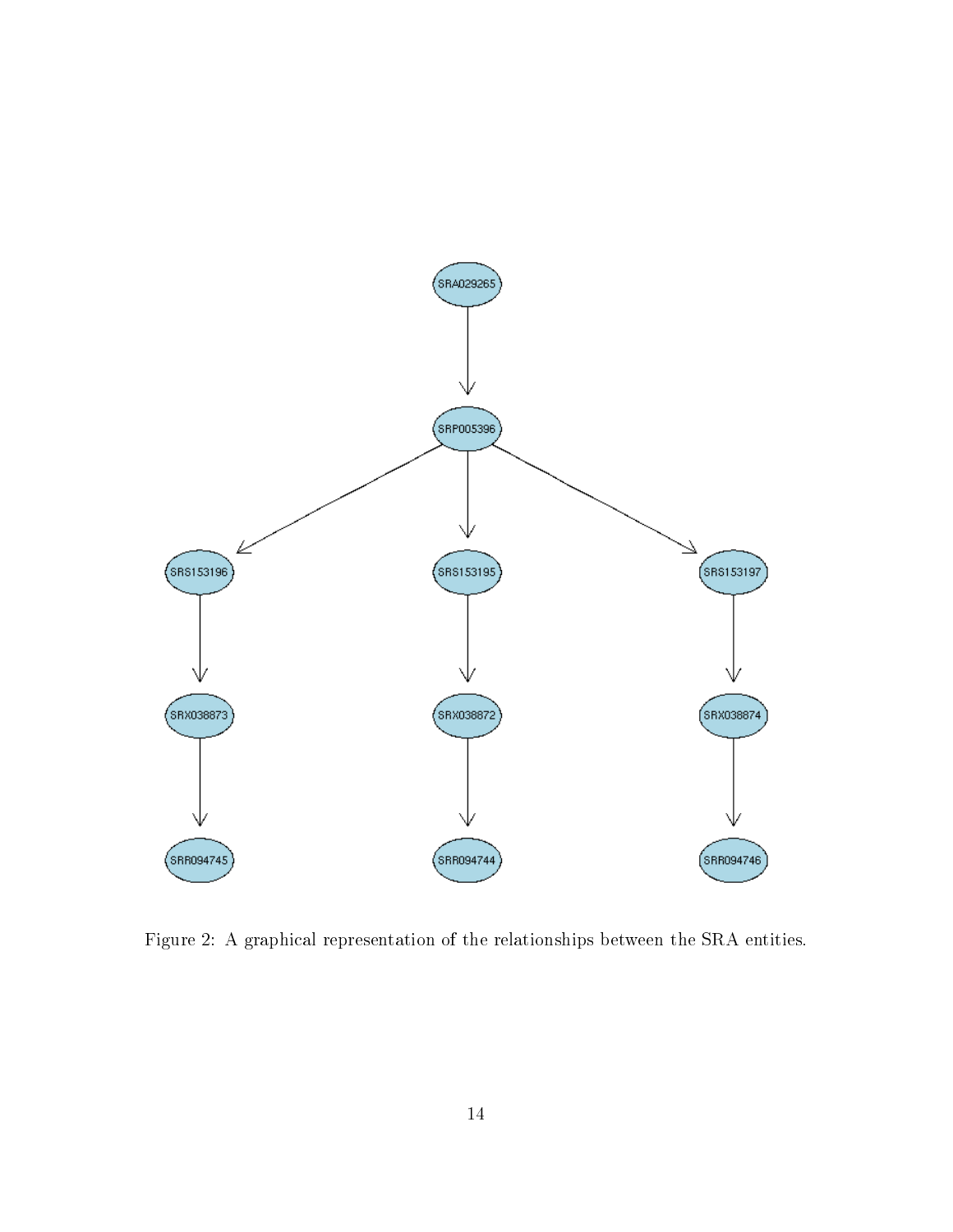Please see the Figure 2 for an example diagram.

It's considered good practise to explicitely disconnect from the database once we are done with it:

```
> dbDisconnect(sra_con)
```
### 6 Example use case

This sesection will use the functionalities in the SRAdb package to explore data from the 1000 genomes project. Mainly,

1. Get some statistics of meta data and data files from the 1000 genomes project using the SRAdb 2. Download data files 3. Load bam files into the IGV from R 4. Create some snapshoots programmtically from R

```
> library(SRAdb)
> setwd('1000g')
> if( ! file.exists('SRAmetadb.sqlite') ) {
+ sqlfile <- getSRAdbFile()
+ } else {
+ sqlfile <- 'SRAmetadb.sqlite'
+ }
> sra_con <- dbConnect(SQLite(),sqlfile)
> ## get all related accessions
> rs <- getSRA( search_terms = '"1000 Genomes Project"',
+ sra_con=sra_con, acc_only=TRUE)
> dim(rs)> head(rs)
> ## get counts for each data types
> apply( rs, 2, function(x) {length(unique(x))} )
```
After you decided what data from the 1000 Genomes, you would like to download data files from the  $SRA$ . But, it might be helpful to know file size before downloading them:

```
> runs <- tail(rs$run)
> fs <- getSRAinfo( runs, sra_con, sraType = "sra" )
```
Now you can download the files through ftp protocol:

```
> getSRAfile( runs, sra_con, fileType ='sra', srcType = "ftp" )
```
Or, you can download them through fasp protocol:

```
> ascpCMD <- "'/Applications/Aspera Connect.app/Contents/Resources/ascp' -QT -1 300m -i
> sra_files = getSRAfile( runs, sra_con, fileType ='sra', srcType = "fasp", ascpCMD = as
```